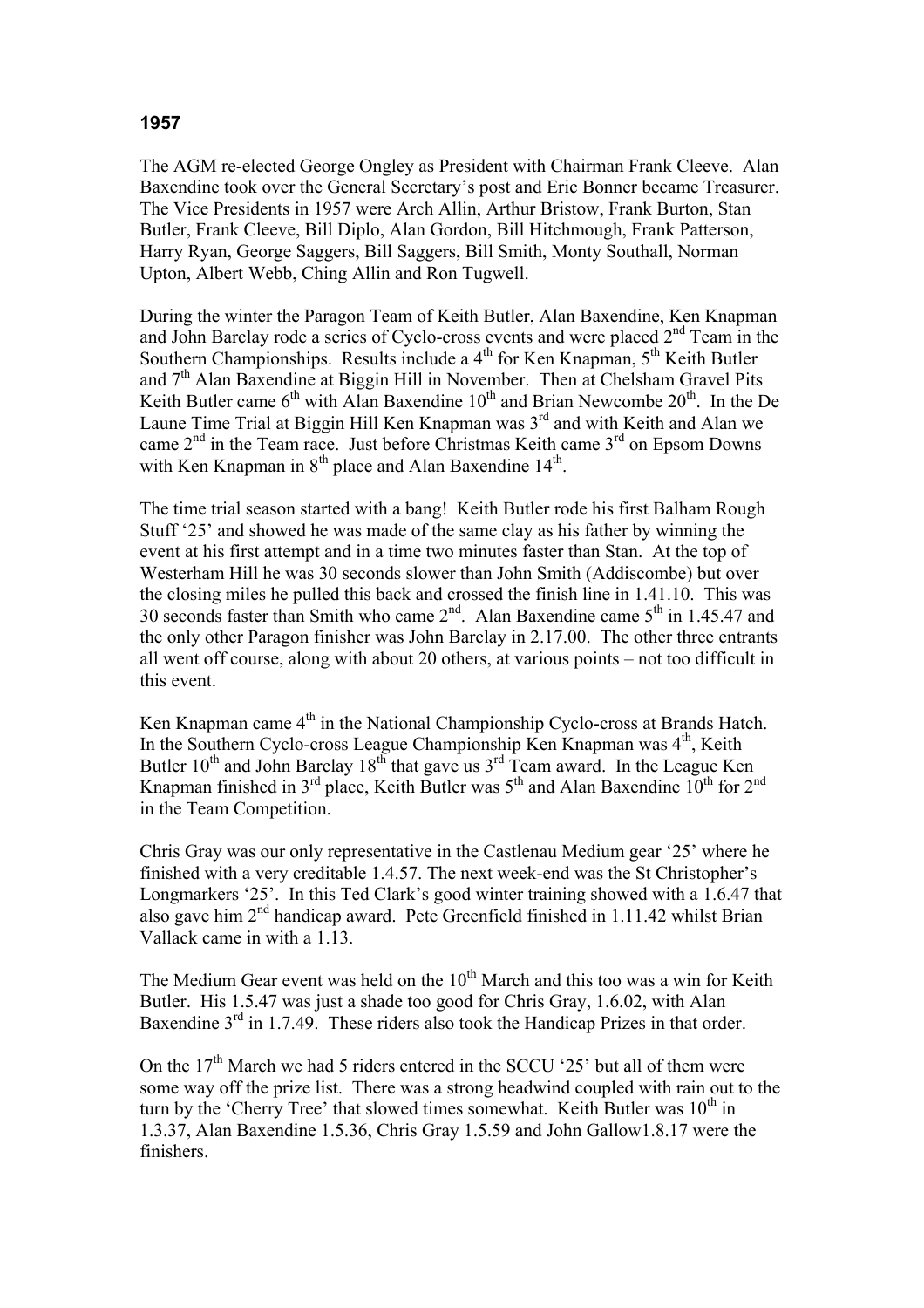The following week Keith Butler made his road racing debut in the Archer Spring Handicap. This was a fine illustration of how road conditions have changed since the late 1950s. The course went from Hillingdon along the A40 to Denham, branched off along the Aylesbury road, turned right to Lee Clump and a few other hills in the Chilterns, dropped back to the A413 and retraced the route back to Hillingdon. Not impossible today but rather fraught. However Keith's group caught the leaders on the first climb and were, in turn caught by the scratch group. On the second hill a small group of seven riders got clear, including Keith, and they gradually pulled away to the Finish. In the sprint Keith came  $4<sup>th</sup>$ . It was also Kentish Wheelers Novices day and the Club had three representatives for their first ride in anger. Dave Onslow was our fastest with a 1.8.12, Colin Dennis was slightly slower with 1.8.42 and S Mark completed the course in 1.14.26.

The Brighton road race was held on the  $24<sup>th</sup>$  March and attracted, as usual, a top class field. D Bowman (Leicester RC) attacked from the start and was later joined by John Blunsden (Willesden) and they took the Primes at Wych Cross and the South Downs. It was a fast race but this kept the rest of the field a minute behind the two leaders. The speed ensured it became a race of attrition rather than of mind-blowing attacks. The climb from Forest Row to Wych Cross left quite a few gasping reducing the size of the bunch. However the 'real' action did not start until the turn at Polegate and the climb through the South Downs. Here a front group of some 15 riders moved clear of the rest including Robin Buchan who could not match the speed on the hill. The two leaders were caught over the climb. Down through Exceat and up and over to Seaford then round to Newhaven and the climb out onto the coast road. Although there were attacks in plenty nothing worked so then we saw a fast sprint along Madiera Drive between fifteen riders with Bill Best (Sydenham Whs) getting his nose in front. In 2<sup>nd</sup> place was John Pound (De Laune), and 3rd last year's winner Doug Collins (Army CU). Les Ingman came in with this group but only managed  $9<sup>th</sup>$  place. Time for the race was 2hours 47 minutes.

Reality set in the next week with the Club '25' for the Jim Fox Cup. It was a freezing cold morning as is often the case in March. Sixteen started to find out who was the best man and in the end there just was no argument. Robin Buchan slaughtered the field to win in 1.1.48. This was 3.20 faster than Tony Kerss and 3.21 faster than Len Saunders. Eighteen seconds covered positions  $2<sup>nd</sup>$  to  $7<sup>th</sup>$ . Les Black who had managed to get 8 minutes allowance took the Handicap comfortably. His nett of 59.03 beat Len Saunders, 1.00.39 and Alan Baxendine's 1.1.20.

The Hainault Hilly '40'saw a Paragon team start but only Keith Butler, 1.49.52  $(9<sup>th</sup>)$ and Alan Baxendine, 1.57.54, finished. The team in the Twickenham (1.2.0 limit) faired better with all three riders reaching the Finish. Len Saunders with a 1.6.20, Alan Norris with a 1.7.30 and Brian Newcombe a.1.10. Dave Onslow visited the New Forest for the Poole Whs '25' and recorded a 1.11.

Seven riders were down for the Bec '25' on the  $13<sup>th</sup>$  April. Robin Buchan was the best of these in 4<sup>th</sup> place with a 1.0.55. Chris Gray finished in 1.2.39, Keith Butler in 1.5.40, Tony Kerss 1.6.01 (2' late start), Alan Norris 1.6.57 (a 30 seconds improvement), Len Saunders 1.13.21 with two punctures and Barry Gregory failed to record a time after running our of spare tubular tyres! Better news came through from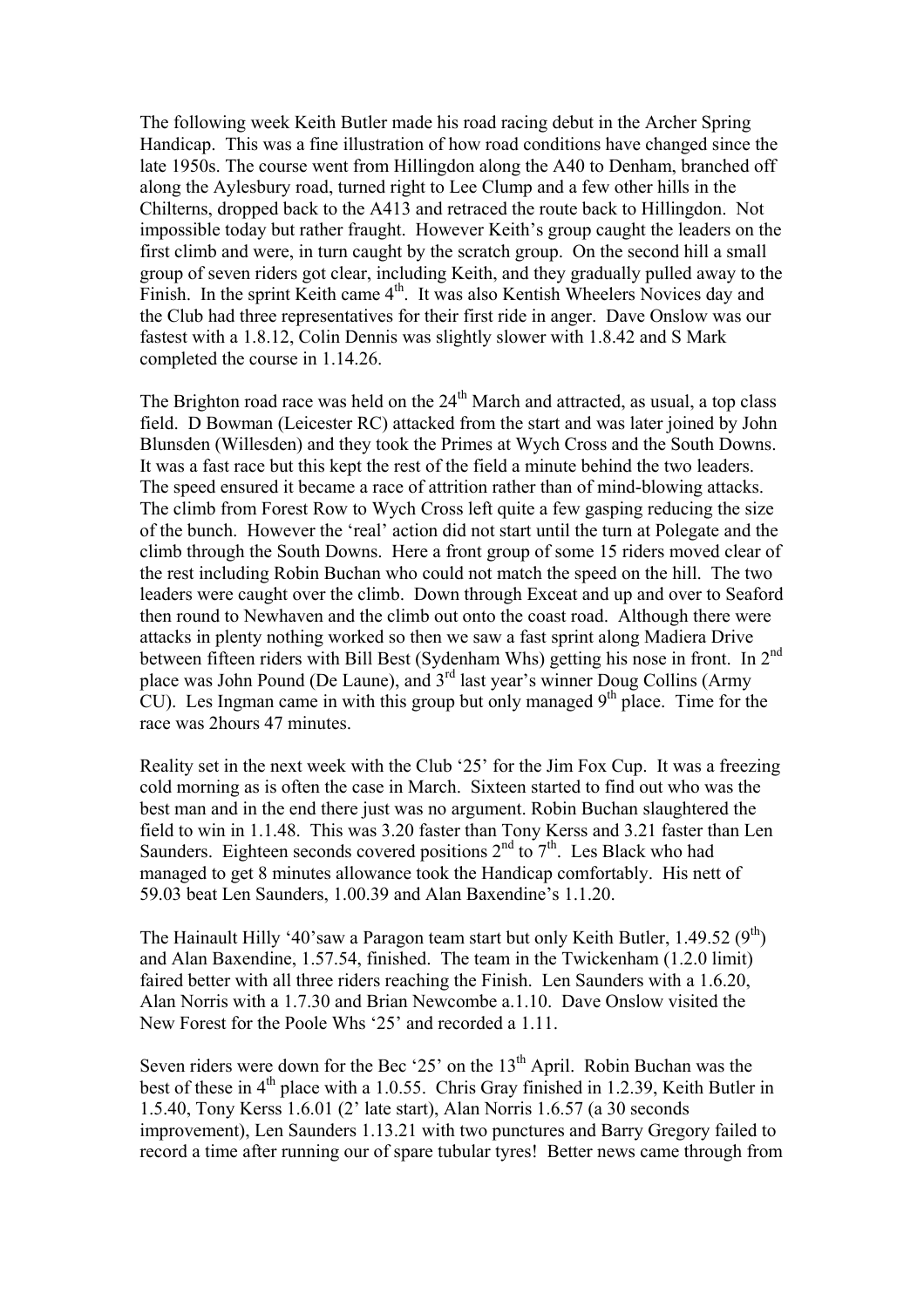the massed-start scene where Alan Baxendine won the Old Kent C.C Road race sprinting clear of the field.

At the Good Friday Meeting Gerry Edmunds reached the quarter-finals of the International Sprint before going out to the National Champion Karl Barton. However he made amends by getting a  $2<sup>nd</sup>$  place in the 2 laps Scratch Sprint. A very pleasing note was that the Team Pursuit Squad rode a match against the Polytechnic CC and trounced them by 11 seconds.

On the Isle of Wight Les Ingman came  $6<sup>th</sup>$  in the Clubmans Road Race with Alan Large, Ron Stempfer and Gerry Pearl coming in with the bunch. Then on the Sunday Les came  $12<sup>th</sup>$  in the extremely testing Downs circuit race

On Easter Sunday Robin Buchan won the Fountain '25' with a 59.30 and with Tony Kerss, 1.2.34, and Barry Gregory 1.3.15 the Paragon won the Team race. Other Paragon times were Colin Dennis 1.10.19, Dave Onslow 1.10.22 and Warner 1.17.02. Then on the Monday Robin went to the Bath Road and recorded a 59.25 to finish 3<sup>rd</sup> in the Actonia '25' behind Ron Jowers (Clarence). Alan Norris finished with 1.6.29 and Brian Newcombe 1.7.25.

The following Saturday the Paragon made history by entering two teams in the London Centre Team Pursuit Competition and the 'B' Team justified their position by beating the Eltham Paragon in the  $1<sup>st</sup>$  round.

Another 3rd place came Robin Buchan's way in the Hitchin Nomads '25'. This could be a very hard course at times and he 'only' managed a 1.2.01. Alan Baxendine finished in 1.5.6 and Alan Norris 1.6.55. Les Ingman took to the Hills with a  $3<sup>rd</sup>$  place in the Bath Road Hilly '50' with a 2.11.10. An excellent ride as this race wanders around the hills between Theale and Wantage and is not for the faint hearted. On a misty morning Keith Butler went down to ride the Southampton Whs '25' hoping to repeat his win of the year before. Unfortunately the event was now a full Open event and not restricted on time and on a very foggy morning his 1.2.44 was only good enough for  $7<sup>th</sup>$  place.

A large Paragon contingent went up to Finsbury Park on the  $4<sup>th</sup>$  May for the Circuit races. Crashes were in abundance and one pigeon failed to take off in time giving a number of riders a very messy job after the race trying to clean their bikes of assorted bloody feathers and other offal. Most of the riders finished in the main bunch of 60 being placed equal 5<sup>th</sup>. These included Keith Butler Ron Stempfer and Gerry Pearl.

Twenty-seven riders had their names down for the Dave London '30' but it could not have been a good morning as only seventeen made it to the Start and only fifteen troubled the Finish Timekeeper. It was a wet morning. Fastest rider was Chris Gray with a 1.16.27 from Alan Large, 1.18.41 and Len Saunders 1.19.24. Brian Amsdell took the trophy with a handicap time of 1.14.01 just 17 seconds too good for Johnny Vallack and Len Saunders who was back on 1.15.24. The University Tandem '30' saw a Paragon team in action. While well down on the winners, Beauchamp and Craven (Crescent), 1.4.02, Keith Butler and Alan Baxendine came a respectable 5<sup>th</sup> in 1.8.13. Just to prove that weather is no problem to a really fast man Robin Buchan won the Marsh RC '25' by 23" in 59.00, his fastest time so far this season.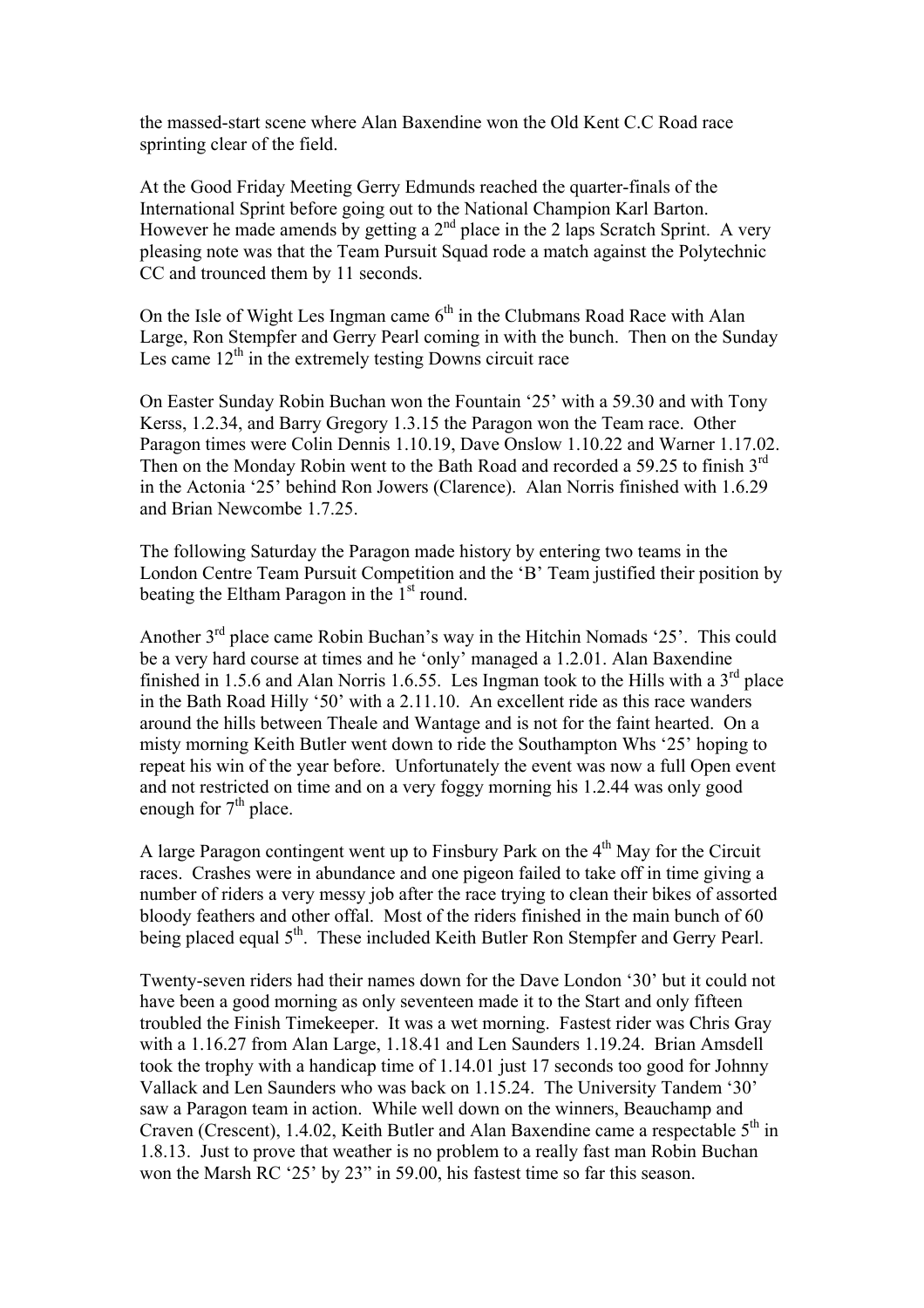Next week Les Ingman showed his class by winning the Kingston Hilly '73' in appalling weather with 3.10.35. The youngsters went to the High Wycombe '25' and in spite of pouring rain produced some good times. Keith Butler came  $12<sup>th</sup>$  in 1.1.27, a personal best, Chris Gray finished with 1.2.23 and Alan Baxendine 1.3.36 (also a personal best). Tony Kerss was  $3<sup>rd</sup>$  in the Addiscombe '50' with 2.12.28 and Alan Norris got round in 2.35 after a very late start. The juniors had a 15 miles event and to make matters far more testing had hailstones in addition to the rain. Nevertheless Les Black improved a minute to win in  $39.31$ . In  $2<sup>nd</sup>$  place was Dave Onslow, 42.42, and  $3<sup>rd</sup>$  Alec Robinson 44.47. In this race Brian Greenfield had a really good start to his racing career. No only did he have to contend with the weather but he punctured in the first mile of his first event ever. He lost a conservative six minutes but finished the course in 49.36.

The Croydon Winter League saw the Paragon finish in  $2<sup>nd</sup>$  position but they were knocked out of the English Cup in the  $1<sup>st</sup>$  round.

At Herne Hill on the  $18<sup>th</sup>$  May Pete Smith returned to form with a win in the 5 miles Point-to-Point with Alan Large coming  $2<sup>nd</sup>$ . Robin Buchan came  $2<sup>nd</sup>$  in the two-man team Point-to-Point race. Then, teamed with Wally Happy and Gerry Edmunds they defeated a combined Manchester Team in an Omnium.

A removal van load of riders left Balham High Road on the 19<sup>th</sup> bound for Lee-on-Solent and a 100km circuit race. Of the 144 starters only 23 made the Finish. The wind is rather strong just off the Solent! The Winner was Karl Gough (Welwyn Whs) and our four finishers were  $7<sup>th</sup>$  Alan Large,  $9<sup>th</sup>$  Alan Baxendine,  $10<sup>th</sup>$  Pete Smith and  $13<sup>th</sup>$  Keith Butler. This close packing ensured the Paragon collected  $2<sup>nd</sup>$  Team award. The following day Keith came 2<sup>nd</sup> in the Herne Hill Monday Competition Point-topoint. Back nearer home Robin Buchan came  $3<sup>rd</sup>$  in the De Laune '25' with 1.0.00 again behind Ron Jowers. Les Ingman finished in 1.2.00, Chris Gray 1.2.34 and Tony Kerss 1.3.40.

At Herne Hill on the Saturday Robin Buchan won the Invitation Pursuit match and then joined Gerry Edmunds and Wally Happy to ride as the London Team. They then put the Slough and Commonwealth Teams well and truly in their places,

The  $26<sup>th</sup>$  May was a day of wind. A strong gale was blowing and it shows in the results. Messrs Butler, Gray and Baxendine went down to Theale for the Yiewsley '50' but were some 5 minutes adrift of the winners. With an extremely strong northeast wind blowing Keith went out to the turn in 59.33 but took nearly 1.10 for the return to cross the line in 2.9.12. Chris Gray took 2.10.24 whilst Alan collected two punctures for his pains. (To quote Frank Cleeve – It was an out in the hour back in the car day!) Les Black rode the London Centre Junior Massed-start Championship but after being away in front for some 20 miles he was caught close to the Finish. Les crossed the line in a disappointing  $18<sup>th</sup>$  place after such an effort. Only Robin Buchan of our four riders finished the Planet '25' in 1.0.35 but at least he won the Race! Only John Gallo finished the Moon Trophy with a 2.16.02 from eight club entries.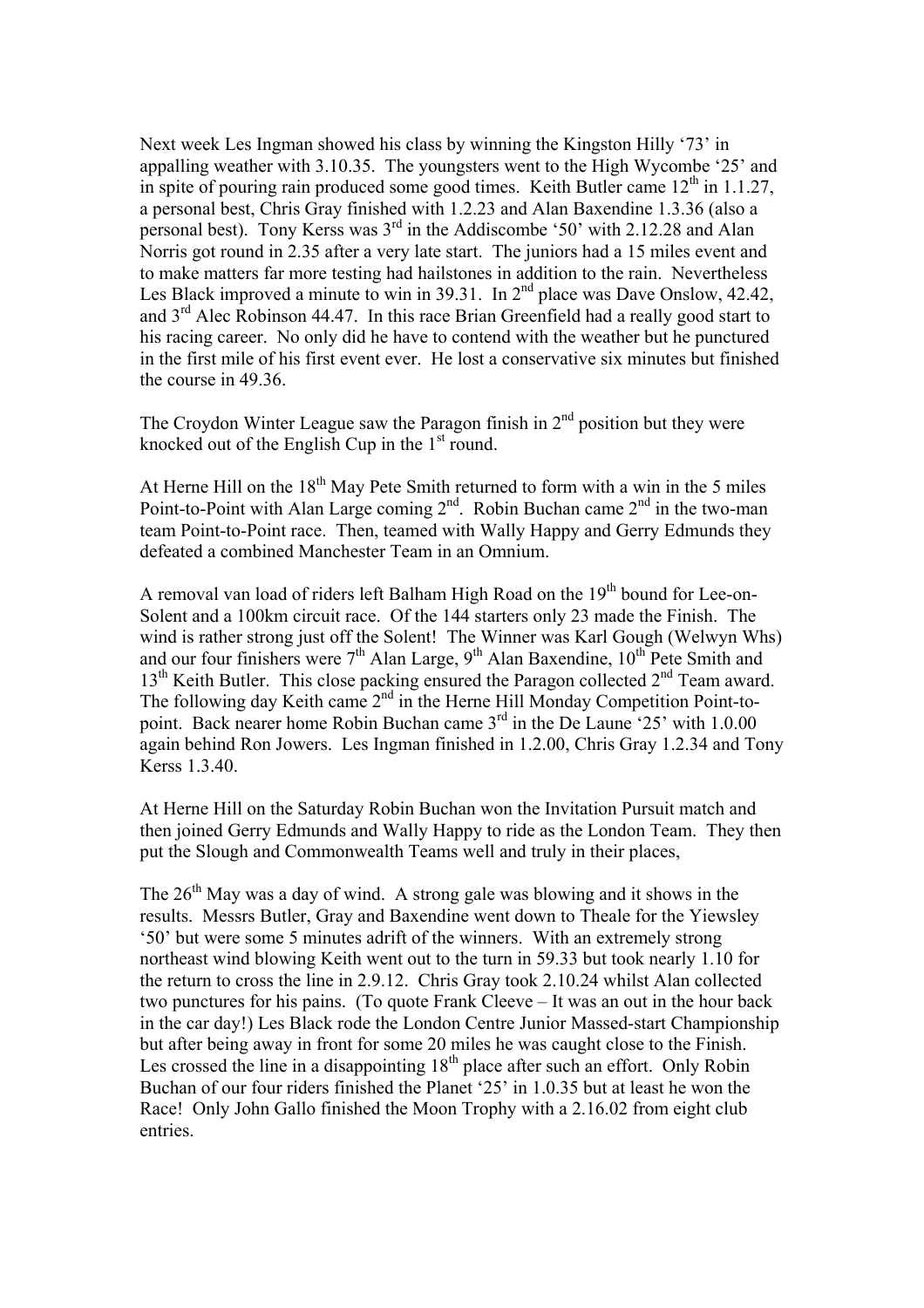Alan Baxendine and Keith Butler came  $2^{nd}$  in a one mile Tandem Handicap at Herne Hill and then they assisted Tony Kerss to a  $2<sup>nd</sup>$  place in the 20 miles Tandem paced event. Keith also collected  $3<sup>rd</sup>$  place in the 3 miles Scratch event. Alan Large, Bruce Smith, Gerry Pearl and Jim Peacock rode the SCCU massed-start Championship at Brands Hatch and whilst constantly in the action were overwhelmed in the finishing sprint.

The Butler, Gray, Baxendine trio intended to ride the Romford Whs '25' but Alan Baxendine went sick. This was rather unfortunate as both Chris Gray, 59.55, and Keith Butler, 1.0.32, produced personal best times. This was Chris' first under the hour ride. Robin Buchan rode the National Championship '25' and came  $12<sup>th</sup>$  in 58.20. Les Ingman led the team in the Catford '50'. He finished  $2<sup>nd</sup>$  in 2.6.22 (just 13) seconds behind the winner) and was ably backed up by John Gallo, 2.14.09, and Tony Kerss, 2.15.04 (including a puncture stop). They won the Team race. Brian Amsdell did 1.5.36 in the Surrey RCC '25' and Pete Wall also finished in 1.13.29. Alan Large took a team to the Middlesex Clarion '25'. He finished with a personal best time of 1.0.22 and Alan Norris did a 1.5 and Barry Gregory a 1.6.

Brands Hatch was the scene for the next circuit race. (These Thursday evening races were a feature at 'Brands' for many years). Our New Zealander member, George Evans, won this one in the then record time of 57.14. Keith Butler was  $8<sup>th</sup>$  a few lengths back. George came  $2<sup>nd</sup>$  in the SCCU race at Brands later in the year.

In the Paragon Track Meeting the Club Events produced their usual fiery mix. Alan Baxendine won the Club 550 yards handicap for the Frank Burton Cup from Len Thompson and Brian Amsdell. The experienced lads got their own back in the 550 yards sprint where Gerry Edmunds took the AEU Cup from John Barclay and Pete Smith. The 5 miles Scratch was the fastest '5' ridden at Herne Hill all season with the distance being covered in 10.49. Pete Smith rode a canny race and left the field for dead on the last lap to take the Ravensbourne Cup from Alan Large and Wally Happy. Chris Gray did much of the grafting and won the George Colget Cup for the Points race. The 4000m individual pursuit was a long drawn out affair with the Final event taking place in October

At the Polytechnic Track Meeting at Herne Hill Gerry Edmunds came 2<sup>nd</sup> in the Victory Cup Sprint to his old rival, and National Champion, Karl Barton.

Keith Butler and Alan Norris went down to the Farnham '25' hoping for a fast morning – and got one! Keith produced his first under the hour ride in 59.15 for  $9<sup>th</sup>$ place and Alan finished in 1.3.16. (That morning the Silchester CC broke Competition Team Record with an aggregate of 2.53.43). On the Brighton Road Chris Gray was our fastest rider getting  $4<sup>th</sup>$  place in the Bellingham '25' with a 1.2.02. Len Saunders was  $5<sup>th</sup>$  in1.3.0 but this also netted him the  $1<sup>st</sup>$  handicap award. Brain Amsdell finished in 1.7.01. John Gallo rode the Hounslow '100' and finished in 4.35.35.

Alan and Keith then went off to the Isle of Man to make their fortune in the Manx Cycling Week. In the Mountain Time Trial Keith finished  $10<sup>th</sup>$  in 1.41.17 against Ron Jowers' (Twickenham) record ride of 1.37.27 and collected  $2<sup>nd</sup>$  on handicap. He only lost 30 seconds on Jowers over the Mountain but was slower on the flatter roads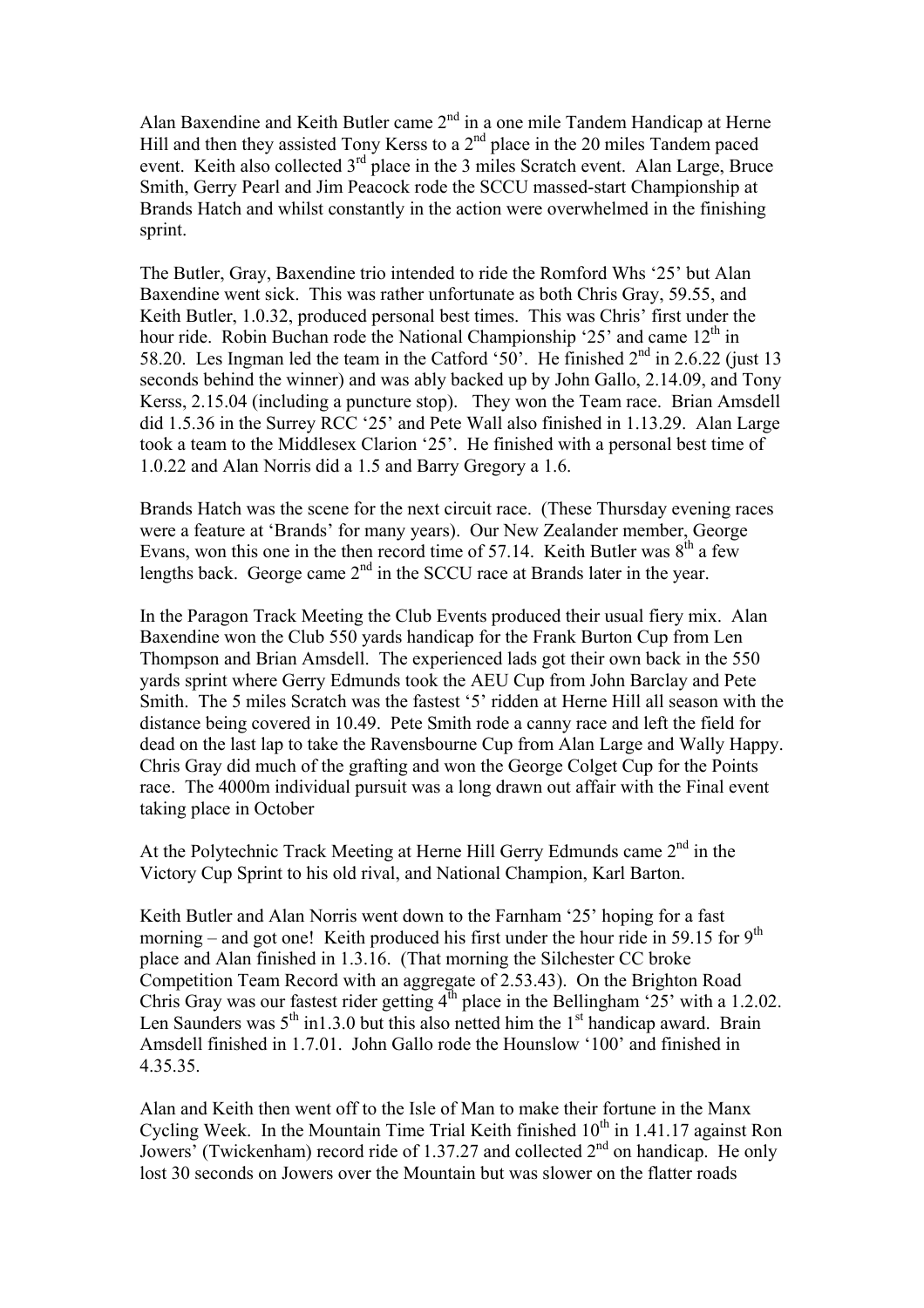before Ramsey. Alan was  $68<sup>th</sup>$  in 1.49.09. Our pair had better luck in the Clypse Circuit Handicap when Keith went through the field from Scratch on the first lap to take all the Primes and the race by 1.11. Alan made it an excellent day by coming 3<sup>rd</sup> just losing the bunch sprint. A team went down to Shoreham for the Prestonville Nomads '25'. Chris Gray was our fastest rider in 1.2.49. Len Saunders did 1.3.59 and Brian Amsdell 1.8.57.

The 'B' Pursuit Team (Baxendine, Butler, Kerss and Gregory) beat the Kentish Wheelers in the London Centre Championships to go through to the Semi-Finals and there was every likelihood of the Final being our 'A' team versus the 'B' team! Alan Large won the 10 miles Scratch race at the de Laune Meeting after breaking clear with seven laps to go and holding on to the Finish.

The Purley to Brighton was held on the  $23<sup>rd</sup>$  June and it was to be Keith Butler's last race before taking up a 'career' with the Army as a National Serviceman. He was in scorching form taking only 1.33.18 to cover the 40 miles to set a new course record. Len Saunders was 2<sup>nd</sup> in 1.38.59 and Les Black 3<sup>rd</sup> in 1.39.27. Les tied the Handicap with Pete Greenfield both riders having a nett 1.30.27 with Brian Amsdell  $3<sup>rd</sup>$  in 1.31.42. Chris Gray, 2.5.3, (his fastest time of the season) and Tony Kerss, 2.5.44 finished the National Championship '50' but were unplaced.

According to the Time Trial Secretary's notebook it was a very light day of racing on the 30<sup>th</sup> June. Chris Gray finished the Kingston '25' in 1.1.46 and Alan Norris the Chichester '50' in 2.20.18. In fact the Time Trial Secretary's report in the Blah sums up July very clearly. "I think I can draw a veil over July. Robin not racing, Keith called up, non-starters, punctures and nothing worth reporting!"

This was another very light day for the Club as there were only 2 entries for the Goss Green '100. John Gallo, 5.02.03, beating Pete Wall, 5.19.03, for the Trophy. The only other result we have is of Chris Gray doing 1.1.48 in the Sydenham Whs '25'. Pete Smith and Alan Large came 2<sup>nd</sup> in the 50 laps Madison at the Belle Vue Meeting at Herne Hill and on the Saturday Gerry Edmunds came 2nd in the 5 miles scratch at Southampton.

The end of the month saw Robin Buchan recovered and raring to go and just to prove it the Portsmouth Road '25' was a win for him by just over 2'. His Robin's time was 59.48. Chris Gray finished in 1.1.56 and Tony Kerss 1.2.57. Pete Greenfield took the Handicap having been given 8' allowance. He had a nett 58.57. John Dyer was  $2<sup>nd</sup>$  with 59.36 and Robin claimed  $3<sup>rd</sup>$  place from Scratch.

Six of our riders started in the Club Open '50' on the  $4<sup>th</sup>$  August. Robin Buchan was only in 2<sup>nd</sup> place at 25 miles with 1.2.03 some 29 seconds down on John Smith (Addiscombe). Chris Gray came through in 1.2.41 in  $4<sup>th</sup>$  place and Alan Baxendine was  $6<sup>th</sup>$  in 1.3.18. Robin superior fitness and determination enabled him to pull away from the whole field in the second 25 miles and he crossed the Finish line in 2.1.38 to win. Chris Gray held  $4<sup>th</sup>$  place in 2.4.27 and Alan Baxendine moved up to  $5<sup>th</sup>$  in 2.6.18. Tony Kerss finished in 2.8.10, John Gallo 2.12.01 and Alan Norris 2.22.05. Alan Baxendine had ridden a personal best by 4 minutes for his '50' and deservedly won the Handicap award. Messrs Buchan, Gray and Baxendine also collected the Team race.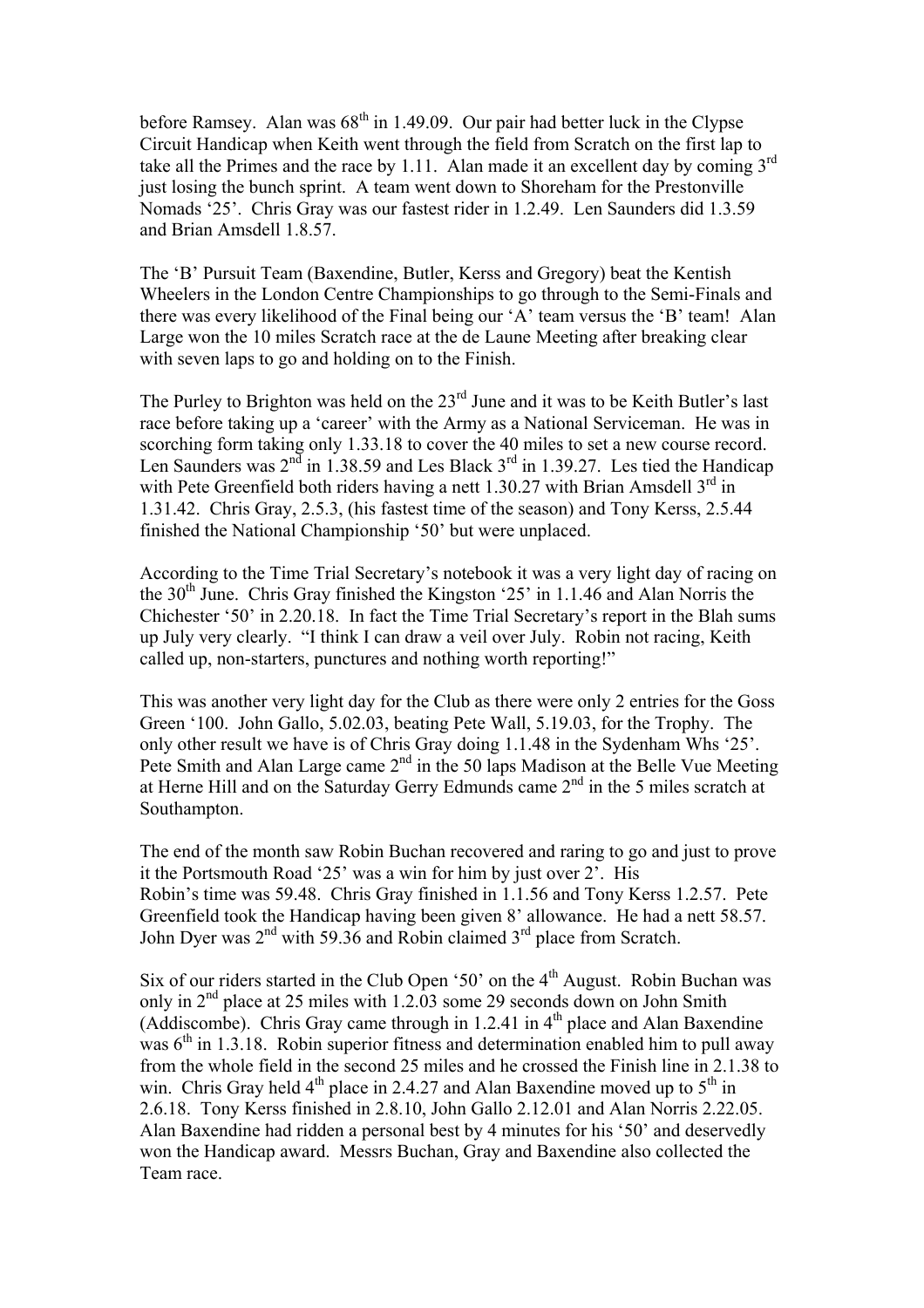The  $11<sup>th</sup>$  August would appear to have been a bad day by the number of non-starters and non-finishers in the Time trial Secretary's notes. Mickey Vickers finished the Redmon '30' with a 1.19.16 whilst John Gallo did a 1.21. Our three riders in the Oval Middlemarkers '25' all managed to pass the Finish Timekeeper. They were Brian Amsdell in 1.5.29, Pete Hodder in 1.8.58, and Pete Greenfield in 1.10.08. Over on the Ashdown Forest Stan Butler ran our BLRC Road Race. It turned out to be its usual hard but competitive race with Ken Warren (Thames Velo), the undisputed 'King of the Ashdown', taking control and coming in first. In 2nd place was his teammate D Buck with Jim Hinds (Southern Roads) in 3<sup>rd</sup> place. Alan Baxendine came  $7<sup>th</sup>$ .

On the 18<sup>th</sup> August Robin Buchan produced an absolute stormer of a ride to win the Farnborough '25' on the Farnham-Alton Course. His time of 56.31 not only collected  $1<sup>st</sup>$  Prize but also  $1<sup>st</sup>$  handicap! Alan Large went round in 1.0.21, Mickey Vickers 1.3.25 and Tony Kerss 1.3.47 after losing 20" at the Start. Such was the popularity of this event they ran a support race on a neighbouring course for the 'slower' riders. In this Len Saunders finished in 1.3.51. Another Handicap winner was Les Black in the Kingston Phoenix (1.4.0 limit) '25'. His 1.4.29 enabled him to lift the first prize.

The Paragon retained their London Centre Team Pursuit Championship by beating the Woolwich CC by 3.7" in 5.5.0. The winning Team were Pete Smith, Wally Happy, Alan Large and Robin Buchan. The Track Team also won the London Cycle Racing League Team Championship an improvement on last year's 3<sup>rd</sup> place.

A Club Team entered for the Southend and County '50' on the 29<sup>th</sup> August all looking for a fast morning on a fast course. They did not get it! They got a gale! The race was won by John Finch (Ross Whs) in 2.2.03 Robin Buchan was our best finisher in  $3<sup>rd</sup>$  place with a 2.3.17. Alan Baxendine was  $12<sup>th</sup>$  in 2.10.02 and Keith Butler, feeling the effects of some enforced 'square bashing',  $14<sup>th</sup>$  in 2.10.27. Keith's records state that he took 1.4.00 for the first 21 miles but only 31.00 for the last 15! However the Paragon won the Team race. On the same day Brian Amsdell recorded 2.14.08 in the SCCU 2<sup>nd</sup> Class '50'. He was the fastest rider on the day by 6 minutes but he had omitted to inform the Timekeeper of an improvement to his 25 miles time that took him out of the 'second class' category. He paid the penalty by being excluded from the Result. A junior '15' was run off on this day with another win for Les Black in 38.11. Brian Greenfield came  $2<sup>nd</sup>$  in 41.09.

We have in the Archives the Result of the Monday Competion run at Herne Hill. Gerry Edmunds was  $5<sup>th</sup>$  in the Star Competition and  $10<sup>th</sup>$  in the Scratch Competition and won vouchers for 17s 4d. Alan Baxendine was  $2<sup>nd</sup>$  in the Medal Competition and won the Scratch Competition this enabled him to win vouchers to the value of £7.6s 8d. Pete Smith was equal  $3^{rd}$  in the Medal and  $3^{rd}$  in the Points to collect £1.16s 8d.whist Keith Butler was  $2<sup>nd</sup>$  in the Points to win 11s 0d. Such riches!

The Fryco Cup '50' on the 1<sup>st</sup> September proved to be a win for Chris Gray with a 2.8.21 ride. Len Saunders came in  $2<sup>nd</sup>$  with 2.10.24 and John Barclay was  $3<sup>rd</sup>$  in 2.21.51. Len took the Handicap with 2.4.24 from John Barclay, 2.7.51 and Chris Gray 2.8.21. The fast men went to Essex for the Becontree Whs '25' where Robin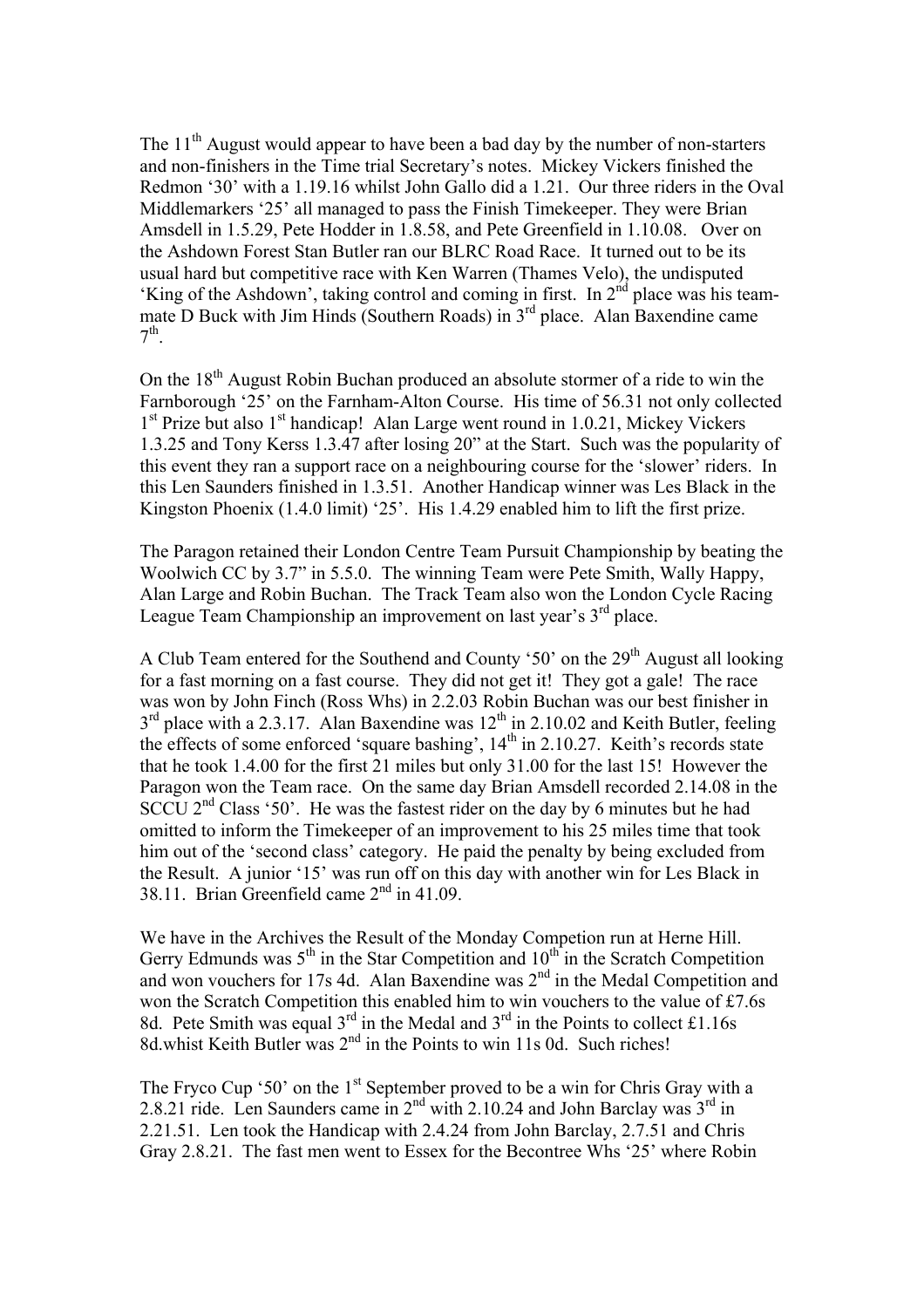Buchan again produced the goods with a 56.55 for  $1<sup>st</sup>$  place. Alan Baxendine finished in 1.1.35 and Tony Kerss 1.2.02.

Only 2 entrants were received for the Rotherham 12 hour Trophy when John Gallow beat Pete Wall. Only Peter's distance is recorded in the Club Books as 216.55. But another source says that John did not finish – the plot thickens! The shorter distance men rode the 29<sup>th</sup> Whs '25' on the Cherry Tree Course. Robin Buchan won in 57.25; Chris Gray did 1.0.58, Len Saunders 1.2.37 and Mickey Vickers 1.3.09. Brian Amsdell and Alan Norris rode the Upper Holloway '30' and finished with a 1.21 and 1.22 respectively.

On the 15<sup>th</sup> September Robin Buchan and Alan Baxendine won the Epsom Tandem '30' in 1.5.13 with Chris Gray and Mickey Vickers 4th in 1.6.47. The next week they tried their luck again in the Old Portlians Tandem '30' but collected a puncture finishing down the list with a 1.7.27. The best pairing of the four that took part were Chris Gray and Mickey Vickers who improved on last week by finishing in 1.5.44. Les Black and Pete Wall did 1.10.26 and Len Saunders and Tony Kerss 1.12.52 including a 'rest' to change a tub. In the Anerley Middlemarkers '25' Bruce Smith overcame a puncture to finish in 1.5.14 to collect 3rd handicap. Brian Amsdell did 1.5.27 and Pete Greenfield 1.12.30 after playing football on the Saturday! John Gallo, meanwhile, had gone north to the Oldbury 12 hours event and finished with 232.622 miles which would be enough for him to take the Club Time Trial Championship.

The Polo Squad reported that they have finished  $3<sup>rd</sup>$  in the Summer League and  $3<sup>rd</sup>$  in the National League. The South Western League was successfully completed with Eric Bonner, Alan Roberts, Charlie Watkins, Tony Stocking, Keith Ongley and Alec Bird taking the honours. The George Brake Memorial Trophy was also won by the Paragon team of Bob Reddin, Alec Bird, Charlie Watkins and Ching Allin.

It was not Tony Kerss' year for the Redhill '50'. He finished with a rather slow, for him, 2.10.56 and Len Saunders was our only other finisher in 2.12.57. Chris Gray was our only finisher in the SCCU '25' in  $1.1.57$  for  $4<sup>th</sup>$  place.

A Junior '10' was held about this time. This resulted in another win for Les Black, 25.18 from Brian Greenfield, 26.24, and K Keel 26.56.

The Mayne Cup '25' on the  $6<sup>th</sup>$  October was a close run affair both for the Scratch awards and the Handicap. On the fastest time side Keith Butler produced a 1.2.21 to beat Chris Gray, 1.3.24 and Les Black 1.3.45. On the other side where the 'Important' race was fought out the Man of the Day was Mick Burn. Given 9.30 allowance he produced a personal best of 1.9.04 to have a nett 59.34. Brian Amsdell also produced a personal best ride of 1.4.13 that was reduced by 4.15 down to 59.58 for second place with Les Black taking 3<sup>rd</sup> place with 1.00.00.

The following week it was Hill Climb time and Les showed everyone how to climb with a winning time of 4.16. Chris Gray was only 1 second slower with Norman Burnard another 9 seconds adrift for  $3<sup>rd</sup>$  place. About 40 members graced the event to watch the suffering and to have their picture taken afterwards.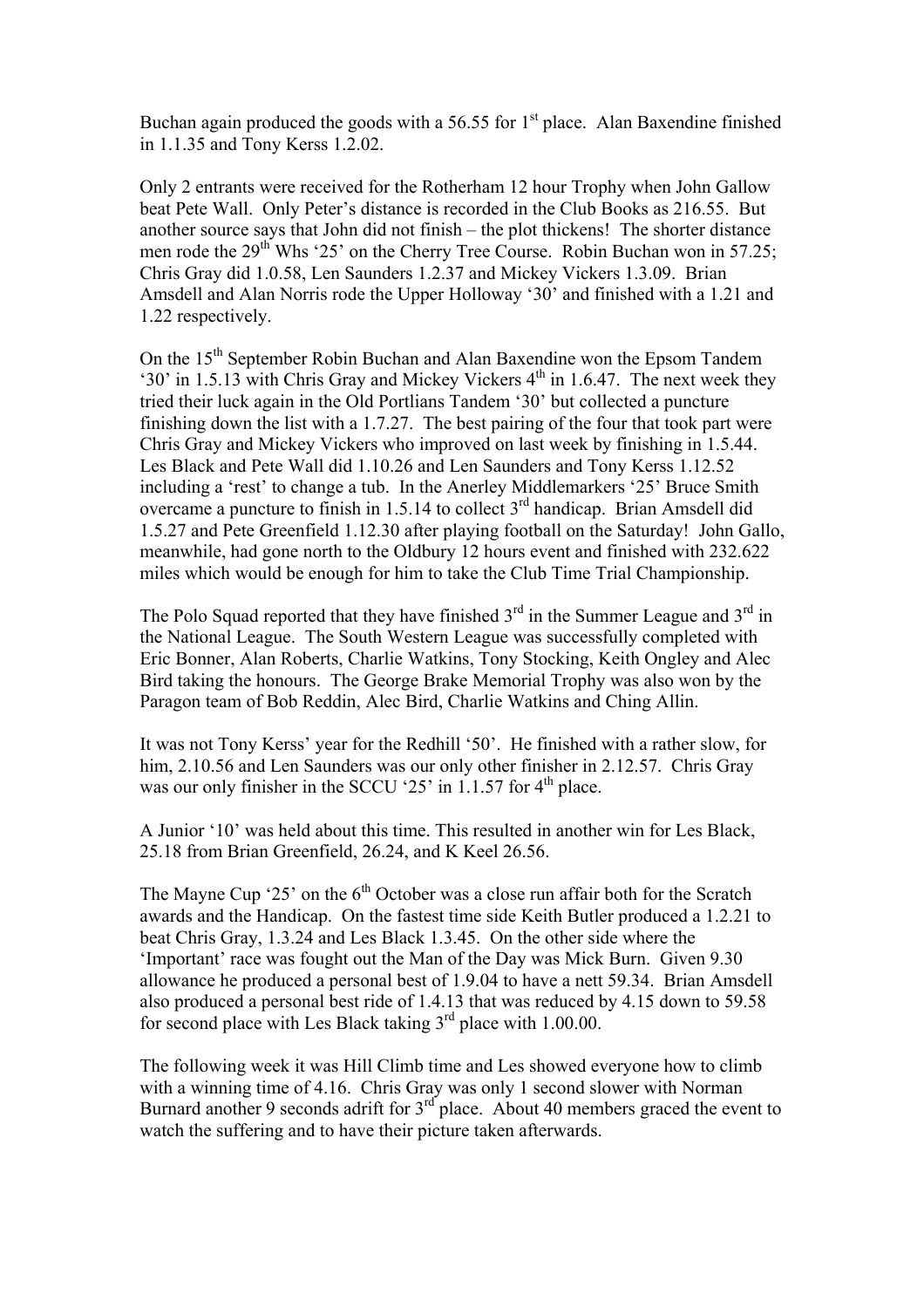On the 20<sup>th</sup> October Keith Butler rode Len's '10' on the Polhill course. Len Neil put on this event that was to become a classic end of season race. Entries were from the Wren Whs, Rodney, and Norwood Paragon plus invitees from local clubs. In 1958 Keith Butler produced the best ride of the day with a 23.49 to win.

Keith Butler was still taking to the rough-stuff in November coming  $5<sup>th</sup>$  in the East Surrey Cyclo-cross at Chelsham some 2.15 behind the winner.

Very little dated information regarding the Track squad has been unearthed so we have had to combine the results. Chris Gray eventually won the 4000m pursuit in 5.40 from Alan Large. Holidays, crashes and illness ensured the competition dragged itself to an October conclusion. With the result of the Pursuit known there was then a tie for the Track Championship between Alan Large and Pete Smith for 1<sup>st</sup> place and another between Gerry Edmunds and Chris Gray for 3<sup>rd</sup> place. So a further week into winter the lads had to ride a 1000m time-trial! Pete Smith produced a 1.21.2 to beat Alan Large but Gerry was able to claim a ride-over as Chris had gone down with 'flu after his pursuit ride!"

The Club also won the London Cycle Racing League and were  $1<sup>st</sup>$  in the London Centre Team Pursuit Championship for the  $5<sup>th</sup>$  year in succession. The team also came  $2<sup>nd</sup>$  in the National Team pursuit run-off at Coventry. They were  $4<sup>th</sup>$  fastest qualifiers, then they beat the Coventry CC in the semi-finals before going down to Polytechnic in the Final. The Team was Robin Buchan, Wally Happy, Pete Smith and Alan Large.

The Club Open Road Champion for 1957 was John Gallo with an average speed of 21.448 mph with Pete Wall in  $2<sup>nd</sup>$  place (19.592 mph).

The Club Events Champion for 1957 was Pete Wall and the Junior Events Champion was Les Black with Brian Greenfield as runner-up.

There was a tie for the Massed Start Championship between Alan Large and Keith Butler both had a win and a  $5<sup>th</sup>$  place to count. Keith was also  $6<sup>th</sup>$  in the Inter Services road race Championship but this does not count. Alan had won at Lee-on-Solent. Alan Baxendine had two wins but neither in  $1<sup>st</sup>$  category competition in the Old Kent event and the Winchester Grand Prix.

|   | <b>Scratch Result</b> | $25$ h/c           |   | <b>Handicap Result</b> |         |         |
|---|-----------------------|--------------------|---|------------------------|---------|---------|
|   |                       | <b>Medium Gear</b> |   |                        |         |         |
| 8 | <b>Entries</b>        | 3.3.57             |   |                        |         |         |
| 6 | <b>Starters</b>       |                    |   |                        |         |         |
| 6 | Finishers             |                    |   |                        |         |         |
|   |                       |                    |   |                        |         |         |
|   | <b>Butler KS</b>      | 1.05.47            | 1 | <b>Butler KS</b>       | 0.30    | 1.05.17 |
| 2 | Gray C                | 1.06.02            | 2 | Gray C                 | Scratch | 1.06.02 |
| 3 | Baxendine A           | 1.07.49            | 3 | Baxendine A            | 1.45    | 1.06.04 |
| 4 | Newcombe B            | 1.08.14            | 4 | Newcombe B             | 2.00    | 1.06.14 |
| 5 | Gallow J              | 1.10.21            | 5 | Gallow J               | 1.30    | 1.08.51 |
| 6 | Greenfield P          | 1.15.59            | 6 | Greenfield P           | 5.00    | 1.10.59 |
|   |                       |                    |   |                        |         |         |

## **Club Time Trial Results**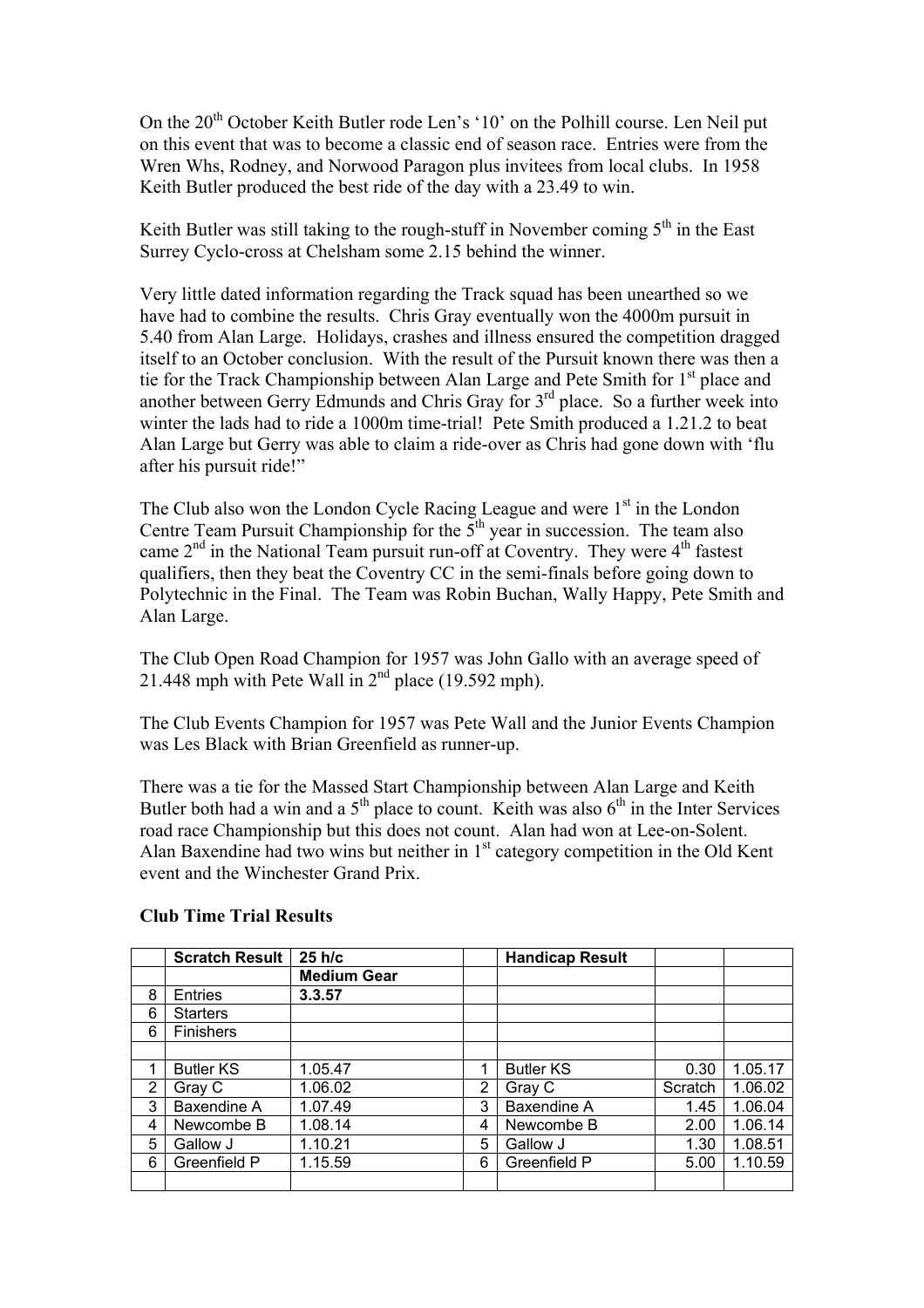|                 | <b>Scratch Result  </b> | 25 h/c                    |                 | <b>Handicap Result</b> |         |                 |
|-----------------|-------------------------|---------------------------|-----------------|------------------------|---------|-----------------|
|                 |                         | <b>Jim Fox Cup</b>        |                 |                        |         |                 |
| 17              | Entries                 | 31.3.57                   |                 |                        |         |                 |
| 16              | <b>Starters</b>         |                           |                 |                        |         |                 |
| 16              | Finishers               |                           |                 |                        |         |                 |
|                 |                         |                           |                 |                        |         |                 |
| $\mathbf 1$     | <b>Buchan R</b>         | 1.01.48                   | 1               | <b>Black L</b>         | 8.00    | 0.59.03         |
| $\overline{2}$  | Kerss AD                | 1.05.08                   | $\overline{2}$  | Saunders L             | 4.30    | 1.00.39         |
| 3               | Saunders L              | 1.05.09                   | $\overline{3}$  | <b>Baxendine A</b>     | 4.00    | 1.01.20         |
| $\overline{4}$  | Gray $\overline{C}$     | 1.05.15                   | $\overline{4}$  | Dewis C                | 8.00    | 1.01.24         |
| $\overline{5}$  | <b>Butler KS</b>        | 1.05.20                   | $\overline{5}$  | Vallack J              | 6.00    | 1.01.28         |
| $\overline{6}$  | Baxendine A             | 1.05.20                   | $\overline{6}$  | Buchan R               | Scratch | 1.01.48         |
| $\overline{7}$  | Gallow J                | 1.05.26                   | $\overline{7}$  | Onslow D               | 7.30    | 1.02.04         |
| 8               | Newcombe B              | 1.06.25                   | 8               | Newcombe B             | 4.00    | 1.02.25         |
| $\overline{9}$  | <b>Black L</b>          | 1.07.03                   | 9               | Gallow J               | 2.30    | 1.02.56         |
| 10              | Vallack J               | 1.07.28                   | $\overline{10}$ | <b>Butler KS</b>       | 2.15    | 1.03.05         |
| 11              | Norris A                | 1.09.03                   | $\overline{11}$ | Gray C                 | 2.00    | 1.03.15         |
| 12              | Dewis C                 | 1.09.24                   | $\overline{12}$ | Kerss AD               | 1.00    | 1.04.08         |
| 13              | Onslow D                | 1.09.34                   | $\overline{13}$ | Vallack B              | 6.30    | 1.05.23         |
| 14              | Vallack B               | 1.11.53                   | 14              | Dyer J                 | 8.00    | 1.05.33         |
| 15              | Coker J                 | 1.12.03                   | 15              | Norris A               | 3.15    | 1.05.48         |
| 16              | Dyer J                  | 1.13.33                   | 16              | Coker J                | 5.00    | 1.07.03         |
|                 |                         |                           |                 |                        |         |                 |
|                 | <b>Scratch Result</b>   | 30 h/c                    |                 | <b>Handicap Result</b> |         |                 |
|                 |                         | <b>Dave London Trophy</b> |                 |                        |         |                 |
| 27              | Entries                 | 5.5.57                    |                 |                        |         |                 |
| 17              | <b>Starters</b>         |                           |                 |                        |         |                 |
| 15              | Finishers               |                           |                 |                        |         |                 |
|                 |                         |                           |                 |                        |         |                 |
| $\mathbf 1$     | Gray C                  | 1.16.27                   | 1               | Amsdell B              | 6.30    | 1.14.01         |
| $\overline{2}$  | Large A                 | 1.18.41                   | $\overline{2}$  | Vallack J              | 7.00    | 1.14.18         |
| $\overline{3}$  | Saunders L              | 1.19.24                   | 3               | Saunders L             | 4.00    | 1.15.24         |
| $\overline{4}$  | Amsdell B               | 1.20.31                   | $\overline{4}$  | Gray C                 | 1.00    | 1.15.27         |
| $\overline{5}$  | Smith P                 | $\overline{1.20.40}$      | $\overline{5}$  | Dyer J                 | 10.00   | 1.15.43         |
| $\overline{6}$  | Vallack J               | 1.21.18                   | $\overline{6}$  | Barclay J              | 7.30    | 1.16.00         |
| $\overline{7}$  | Barclay J               | 1.23.30                   | $\overline{7}$  | Smith P                | 4.30    | 1.16.10         |
| 8               | Carver J                | 1.23.47                   | 8               | Thompson F             | 7.00    | 1.17.40         |
| $\overline{9}$  | Hamblen S               | 1.23.47                   |                 | 9 Large A              |         | Scratch 1.18.41 |
| 10 <sup>°</sup> | Thompson F              | 1.24.40                   | 10              | Black L                | 6.30    | 1.18.42         |
| 11              | <b>Black L</b>          | 1.25.12                   | 11              | Vallack M              | 9.30    | 1.21.54         |
| 12 <sub>2</sub> | Dyer J                  | 1.25.43                   | 12 <sub>2</sub> | Vallack B              | 7.00    | 1.25.21         |
| 13              | Palmer <sub>R</sub>     | 1.28.47                   | 13              | Palmer <sub>R</sub>    | Scratch | 1.28.47         |
| 14              | Vallack M               | 1.31.24                   |                 | Carver J               |         | T.T             |
| 15              | Vallack B               | 1.32.21                   |                 | Hamblen S              |         | T.T             |
|                 |                         |                           |                 |                        |         |                 |
|                 | <b>Scratch Result</b>   | <b>100 Scr</b>            |                 |                        |         |                 |
|                 |                         | <b>Goss Green Cup</b>     |                 |                        |         |                 |
| 2               | Entries                 |                           |                 |                        |         |                 |
| $\overline{2}$  | <b>Starters</b>         |                           |                 |                        |         |                 |
| $\overline{2}$  | Finishers               |                           |                 |                        |         |                 |
|                 |                         |                           |                 |                        |         |                 |
| 1               | Gallow J                | 5.02.03                   | 1               | Saunders L             | 9.30    | 1.35.28         |
| $\overline{2}$  | Wall P                  | 5.19.03                   | $\overline{2}$  | Jaegar P               | 14.30   | 1.36.30         |
|                 |                         |                           |                 |                        |         |                 |
|                 |                         |                           |                 |                        |         |                 |
|                 |                         |                           |                 |                        |         |                 |
|                 |                         |                           |                 |                        |         |                 |
|                 |                         |                           |                 |                        |         |                 |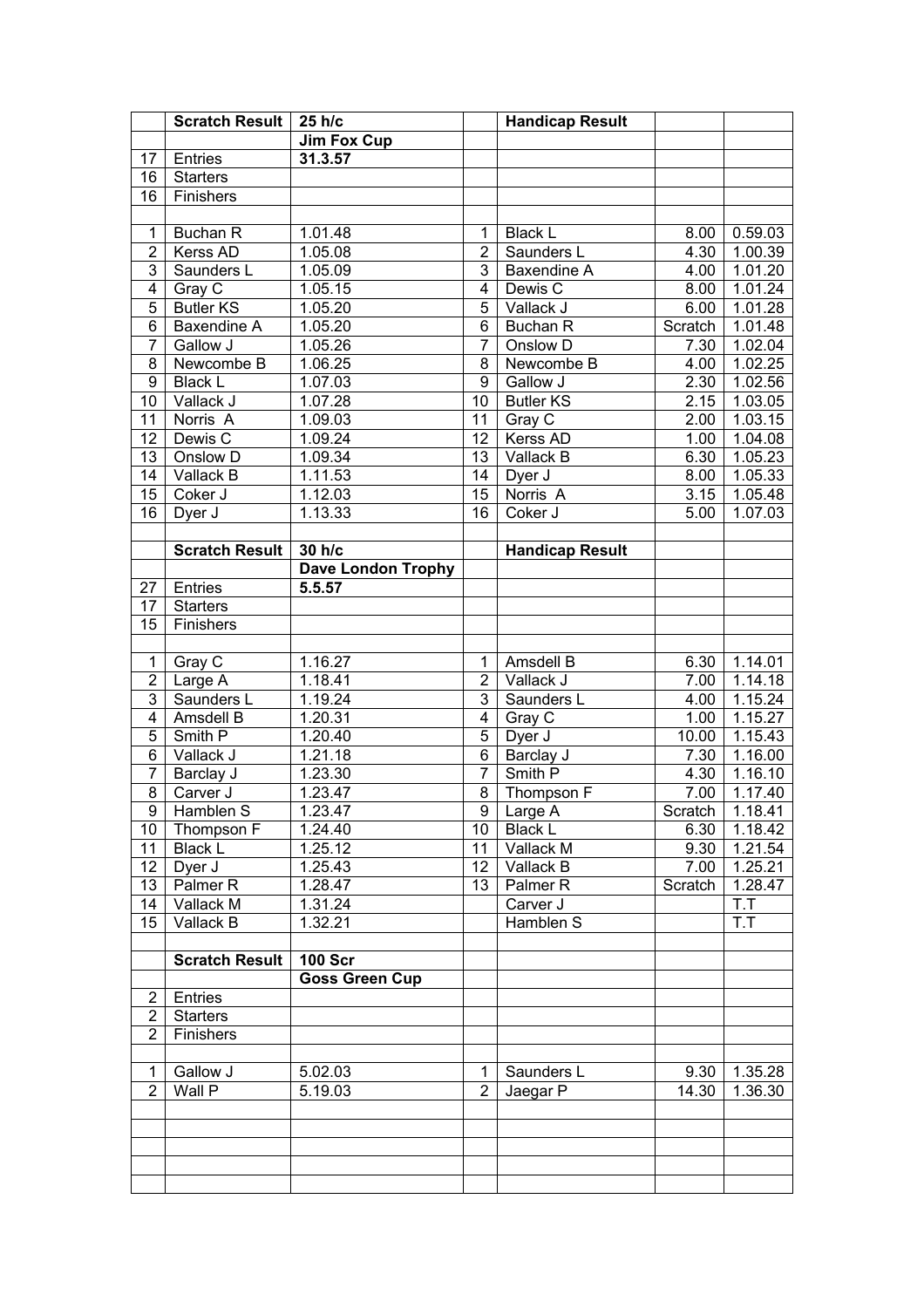|                | Scratch Result   25 h/c |                           |                 | <b>Handicap Result</b> |                    |                      |
|----------------|-------------------------|---------------------------|-----------------|------------------------|--------------------|----------------------|
|                |                         | 25.7.57                   |                 |                        |                    |                      |
| 15             | Entries                 |                           |                 |                        |                    |                      |
| 10             | <b>Starters</b>         |                           |                 |                        |                    |                      |
| 10             | Finishers               |                           |                 |                        |                    |                      |
|                |                         |                           |                 |                        |                    |                      |
| 1              | Buchan R                | 0.59.48                   | 1               | Greenfield P           | 8.00               | 0.58.57              |
| $\overline{2}$ | Gray C                  | 1.01.56                   | $\overline{2}$  | Dyer J                 | 10.00              | 0.59.36              |
| $\overline{3}$ | <b>Kerss AD</b>         | 1.02.57                   | 3               | <b>Buchan R</b>        | Scratch            | 0.59.48              |
| $\overline{4}$ | <b>Greenfield P</b>     | 1.06.57                   | $\overline{4}$  | Gray C                 | 1.00               | 1.00.56              |
| $\overline{5}$ | <b>Hodder P</b>         | 1.08.14                   | $\overline{5}$  | Hodder P               | 7.00               | 1.01.14              |
| $\overline{6}$ | Dyer $\overline{J}$     | 1.09.36                   | $\overline{6}$  | Kerss AD               | 1.30               | 1.01.27              |
| $\overline{7}$ | Morritt J               | 1.11.19                   | $\overline{7}$  | Wall P                 | 9.00               | 1.03.23              |
| $\overline{8}$ | Wall P                  | 1.12.23                   | 8               | Morritt J              | 7.00               | 1.04.19              |
| 9              | Onslow D                | 1.13.54                   | 9               | Onslow D               | 9.00               | 1.04.54              |
| 10             | Greenfield B            | 1.16.11                   |                 | Greenfield B           |                    | T.T                  |
|                |                         |                           |                 |                        |                    |                      |
|                | <b>Scratch Result</b>   | 50 h/c                    |                 | <b>Handicap Result</b> |                    |                      |
|                |                         | <b>Fryco Cup</b>          |                 |                        |                    |                      |
| 6              | Entries                 | 1.9.57                    |                 |                        |                    |                      |
| 6              | <b>Starters</b>         |                           |                 |                        |                    |                      |
| 6              | Finishers               |                           |                 |                        |                    |                      |
|                |                         |                           |                 |                        |                    |                      |
| $\mathbf{1}$   | Gray C                  | 2.08.21                   | 1               | Saunders L             | 6.00               | 2.04.24              |
| $\overline{2}$ | Saunders L              | 2.10.24                   | $\overline{2}$  | Barclay J              | $\overline{14.00}$ | 2.07.51              |
| $\overline{3}$ | Barclay J               | 2.21.51                   | $\overline{3}$  | Gray C                 | Scratch            | 2.08.21              |
| $\overline{4}$ | Hodder P                | 2.22.49                   | $\overline{4}$  | Wall P                 | 15.00              | 2.10.21              |
| $\overline{5}$ | Greenfield P            | 2.23.35                   | $\overline{5}$  | Greenfield P           | 12.00              | 2.11.35              |
| $\overline{6}$ | Wall P                  | 2.25.21                   | 6               | Hodder P               | 10.00              | 2.12.49              |
|                |                         |                           |                 |                        |                    |                      |
|                | <b>Scratch Result</b>   | 12 hours                  |                 |                        |                    |                      |
|                |                         | <b>Rotherham Cup</b>      |                 |                        |                    |                      |
| $\overline{2}$ | Entries                 |                           |                 |                        |                    |                      |
| $\overline{2}$ | <b>Starters</b>         |                           |                 | No other information   |                    |                      |
| $\overline{2}$ | Finishers               |                           |                 | recorded               |                    |                      |
|                |                         |                           |                 |                        |                    |                      |
| $\mathbf{1}$   | <b>Gallow J</b>         |                           |                 |                        |                    |                      |
| $\overline{2}$ | <b>Wall P</b>           | 216.55                    |                 |                        |                    |                      |
|                |                         |                           |                 |                        |                    |                      |
|                | <b>Scratch Result</b>   | <b>Purley to Brighton</b> |                 | <b>Handicap Result</b> |                    |                      |
|                |                         | 23.6.57                   |                 |                        |                    |                      |
| 19             | Entries                 |                           |                 |                        |                    |                      |
| 15             | <b>Starters</b>         |                           |                 |                        |                    |                      |
| 14             | Finishers               |                           |                 |                        |                    |                      |
|                |                         |                           |                 |                        |                    |                      |
| 1              | <b>Butler KS</b>        | 1.33.18                   | 1.              | <b>Black L</b>         | 9.00               | 1.30.27              |
| $\overline{2}$ | Saunders L              | 1.38.59                   | $\overline{2}$  | Greenfield P           | 11.00              | 1.30.27              |
| $\overline{3}$ | <b>Black L</b>          | 1.39.27                   | 3               | Amsdell B              | 8.30               | 1.31.42              |
| 4              | Amsdell B               | 1.40.12                   | 4               | Boreham V              | 11.00              | $\overline{1.32.18}$ |
| 5              | Stocking B              | 1.40.30                   | 5               | <b>Butler KS</b>       | Scratch            | 1.33.18              |
| 6              | Greenfield P            | 1.41.27                   | 6               | Saunders L             | 5.00               | 1.33.59              |
| $\overline{7}$ | Evans G                 | 1.41.51                   | 7               | Mark S                 | 15.00              | 1.34.28              |
| 8              | Boreham V               | 1.43.18                   | 8               | Thompson F             | 12.00              | 1.36.40              |
| 9              | Thompson F              | 1.48.40                   | 9               | Stocking B             | 3.00               | 1.37.30              |
| 10             | Mark $\overline{S}$     | 1.49.28                   | 10 <sup>1</sup> | Evans G                | 4.00               | 1.37.51              |
| 11             | Newcombe B              | 1.50.10                   | 11              | Keel $\overline{K}$    | 12.00              | 1.38.30              |
|                |                         | 1.50.30                   | 12              | Wall P                 | 12.00              | 1.40.05              |
| 12             | Keel K                  |                           |                 |                        |                    |                      |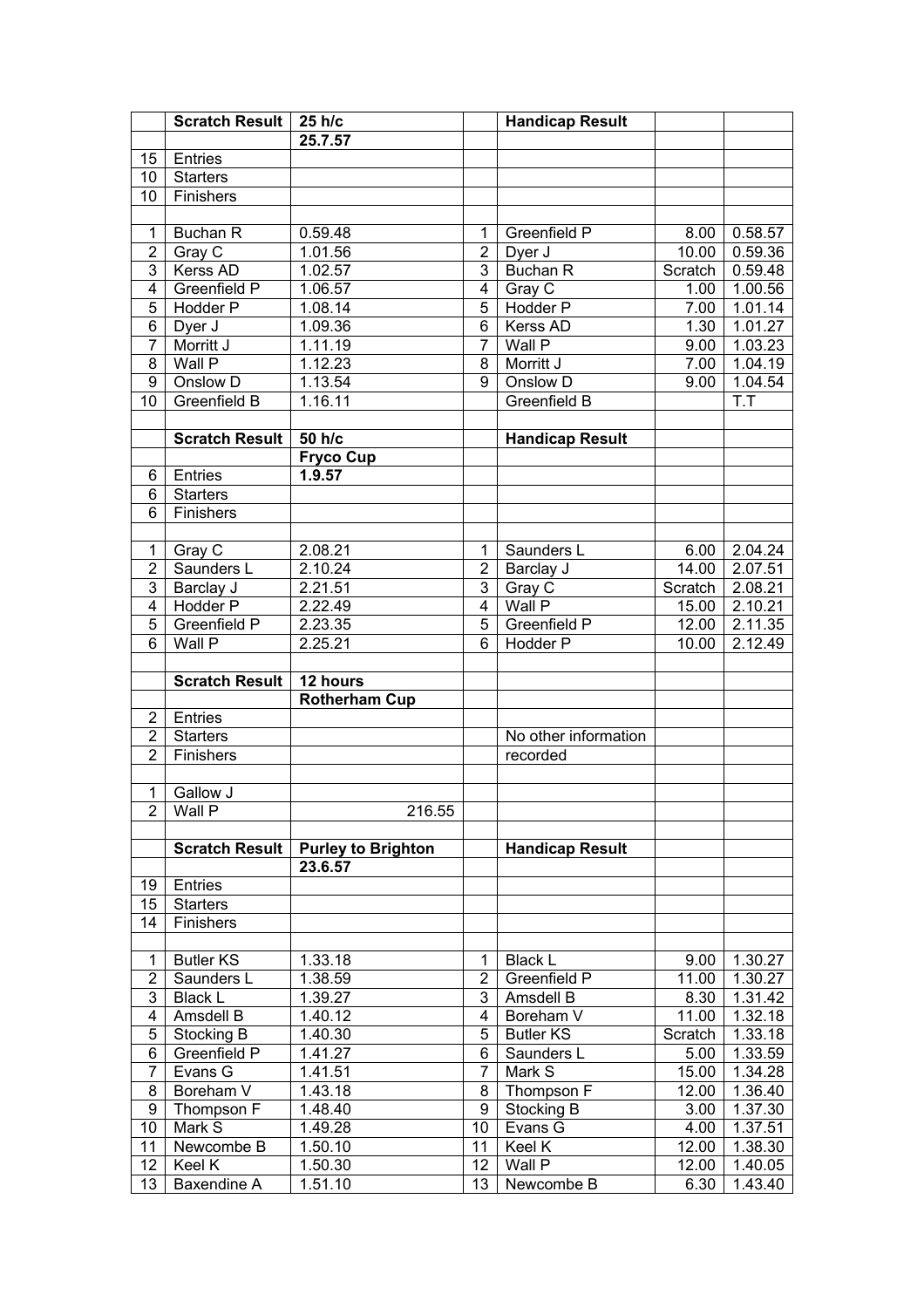| 14                      | Wall P                | 1.52.05            | 14             | Baxendine A            | 5.30    | 1.45.50              |
|-------------------------|-----------------------|--------------------|----------------|------------------------|---------|----------------------|
|                         |                       |                    |                |                        |         |                      |
|                         | <b>Scratch Result</b> | 10 Scr             |                |                        |         |                      |
|                         |                       | Junior             |                |                        |         |                      |
| 6                       | Entries               |                    |                |                        |         |                      |
| 6                       | <b>Starters</b>       |                    |                |                        |         |                      |
| 6                       | Finishers             |                    |                |                        |         |                      |
|                         |                       |                    |                |                        |         |                      |
|                         |                       |                    |                |                        |         |                      |
| $\mathbf 1$             | <b>Black L</b>        | 25.18              |                |                        |         |                      |
| $\overline{2}$          | Greenfield B          | 26.24              |                |                        |         |                      |
| 3                       | Keel K                | $26.\overline{58}$ |                |                        |         |                      |
| $\overline{4}$          | Robinson A            | 27.28              |                |                        |         |                      |
| 5                       | Onslow D              | 27.30              |                |                        |         |                      |
| $\overline{6}$          | Kartwright K          | 27.35              |                |                        |         |                      |
|                         |                       |                    |                |                        |         |                      |
|                         | <b>Scratch Result</b> | 15 Scr             |                |                        |         |                      |
|                         |                       | Junior             |                |                        |         |                      |
| 5                       | Entries               |                    |                |                        |         |                      |
| 5                       | <b>Starters</b>       |                    |                |                        |         |                      |
| $\overline{5}$          | Finishers             |                    |                |                        |         |                      |
| 1                       | <b>Black L</b>        | 39.31              |                |                        |         |                      |
| $\overline{2}$          | Keel K                | 42.31              |                |                        |         |                      |
| 3                       | Onslow D              | 42.42              |                |                        |         |                      |
|                         |                       |                    |                |                        |         |                      |
| $\overline{4}$          | Robinson A            | 44.47              |                |                        |         |                      |
| 5                       | Greenfield B          | 49.36              |                |                        |         |                      |
|                         |                       |                    |                |                        |         |                      |
|                         | <b>Scratch Result</b> | 15 Scr             |                |                        |         |                      |
|                         |                       | Junior             |                |                        |         |                      |
| $\overline{2}$          | Entries               |                    |                |                        |         |                      |
| $\overline{2}$          | <b>Starters</b>       |                    |                |                        |         |                      |
| $\overline{2}$          | Finishers             |                    |                |                        |         |                      |
| $\mathbf{1}$            | <b>Black L</b>        | 38.09              |                |                        |         |                      |
| $\overline{2}$          | Greenfield B          | 41.03              |                |                        |         |                      |
|                         |                       |                    |                |                        |         |                      |
|                         | <b>Scratch Result</b> | 25 h/c             |                | <b>Handicap Result</b> |         |                      |
|                         |                       | <b>Mayne Cup</b>   |                |                        |         |                      |
| 22                      | Entries               | 6.10.57            |                |                        |         |                      |
|                         | 16 Starters           |                    |                |                        |         |                      |
| 15                      | Finishers             |                    |                |                        |         |                      |
| $\mathbf 1$             | <b>Butler KS</b>      | 1.02.21            | 1              | Burn M                 | 9.30    | 0.59.34              |
| $\overline{2}$          | Gray C                | 1.03.24            | $\overline{c}$ | Amsdell B              | 4.15    | 0.59.58              |
| $\overline{3}$          | <b>Black L</b>        | 1.03.45            | 3              | <b>Black L</b>         | 3.45    | 1.00.00              |
| $\overline{\mathbf{4}}$ | Amsdell B             | 1.04.13            | $\overline{4}$ | <b>Butler KS</b>       | 0.15    | 1.02.06              |
| $\mathbf 5$             |                       | 1.04.36            |                |                        | 2.15    | $1.\overline{02.21}$ |
|                         | Saunders L            |                    | 5              | Saunders L             |         |                      |
| $\overline{6}$          | <b>Burnard N</b>      | 1.05.18            | 6              | <b>Burnard N</b>       | 2.00    | 1.03.18              |
| $\overline{7}$          | Norris A              | 1.07.35            | $\overline{7}$ | Gray C                 | Scratch | $1.\overline{03.24}$ |
| $\bf 8$                 | Stocking B            | 1.08.21            | 8              | Patmore H              | 5.30    | 1.03.36              |
| $\overline{9}$          | <b>Burn M</b>         | 1.09.04            | $\overline{9}$ | Gager R                | 5.00    | 1.04.05              |
| 10                      | Gager R               | 1.09.05            | 10             | Greenfield P           | 6.00    | 1.04.10              |
| 11                      | Patmore H             | 1.09.06            | 11             | Hamblen S              | 8.00    | 1.04.10              |
| 12                      | Greenfield P          | 1.10.10            | 12             | Norris A               | 2.30    | 1.05.05              |
| 13                      | Hamblen S             | 1.12.10            | 13             | Stocking B             | 2.00    | 1.06.21              |
| 14                      | Vallack B             | 1.13.01            | 14             | Vallack B              | 6.30    | 1.06.31              |
| 15                      | Greenfield B          | 1.18.02            | 15             | Greenfield B           | 9.00    | 1.09.02              |
|                         |                       |                    |                |                        |         |                      |
|                         |                       |                    |                |                        |         |                      |
|                         |                       |                    |                |                        |         |                      |
|                         |                       |                    |                |                        |         |                      |
|                         |                       |                    |                |                        |         |                      |